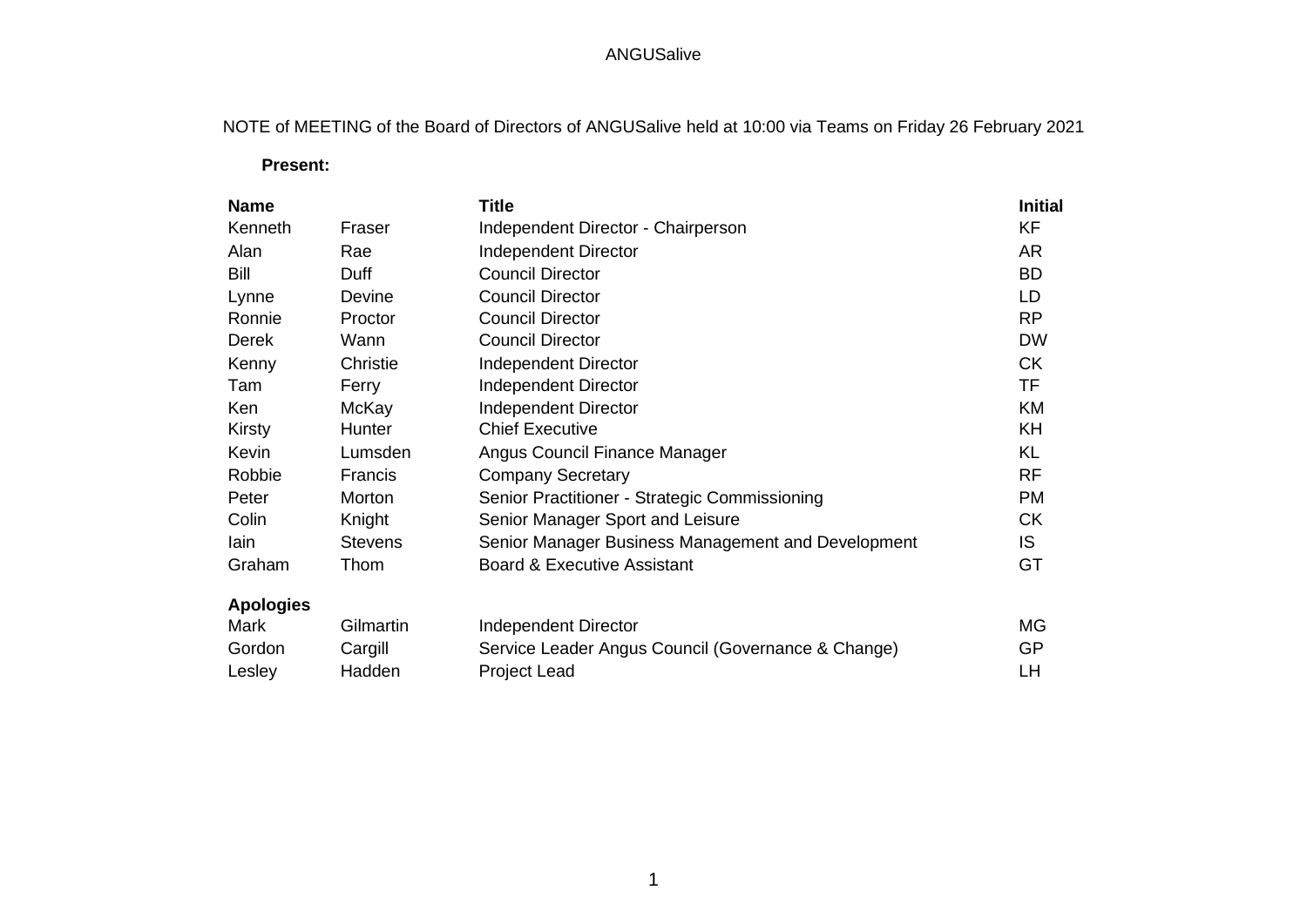| Item No       | <b>Note</b>                                                                                                                                                                                                                                                                                                                                  |
|---------------|----------------------------------------------------------------------------------------------------------------------------------------------------------------------------------------------------------------------------------------------------------------------------------------------------------------------------------------------|
| $\mathbf 1$ . | <b>Welcome &amp; Apologies</b>                                                                                                                                                                                                                                                                                                               |
|               | KF welcomed everyone to the meeting and noted apologies. He welcomed the new Board members, Kenny Christie<br>and Tam Ferry. Directors introduced themselves, their backgrounds, and their roles in this and other organisations.<br>Apologies: Mark Gilmartin, Gordon Cargill, Lesley Hadden                                                |
| 2.            | <b>Declarations of Interest</b>                                                                                                                                                                                                                                                                                                              |
|               | Directors were asked to consider whether they had any declarations of interest in relation to any item on the agenda<br>for the meeting.                                                                                                                                                                                                     |
|               | BD highlighted at the Special Council Meeting on Thursday 04 March 2021, the Council appointed Directors will be<br>part of Angus Council discussions regarding the Council budget and that these decisions may have a financial impact<br>on ANGUSalive. BD, RP, LD, DW all made a declaration of interest in this regard.                  |
| 3.            | Minutes of Meeting on Friday 17 July 2020 and Matters Arising                                                                                                                                                                                                                                                                                |
|               | KL noted the initials in Section 6 of the minute needed changed from KL to KH. BD proposed that the remainder of<br>the minute was accurate, and LD seconded.                                                                                                                                                                                |
|               | The Sport & Physical Activity Framework update to be provided by CK will be covered by KH in this meeting.                                                                                                                                                                                                                                   |
| 4.            | Minutes of Meeting on Friday 23 October 2020 and Matters Arising                                                                                                                                                                                                                                                                             |
|               | LD proposed the minute to be accurate, and BD seconded.                                                                                                                                                                                                                                                                                      |
|               | KF asked for confirmation for process of reporting a positive case of COVID-19 to RIDDOR. KH confirmed that in the<br>event of a positive COVID-19 case, we report to HSCT and they have a form we then complete. They then make an<br>assessment on that information as to whether work related/to report to HSE as part of RIDDOR process. |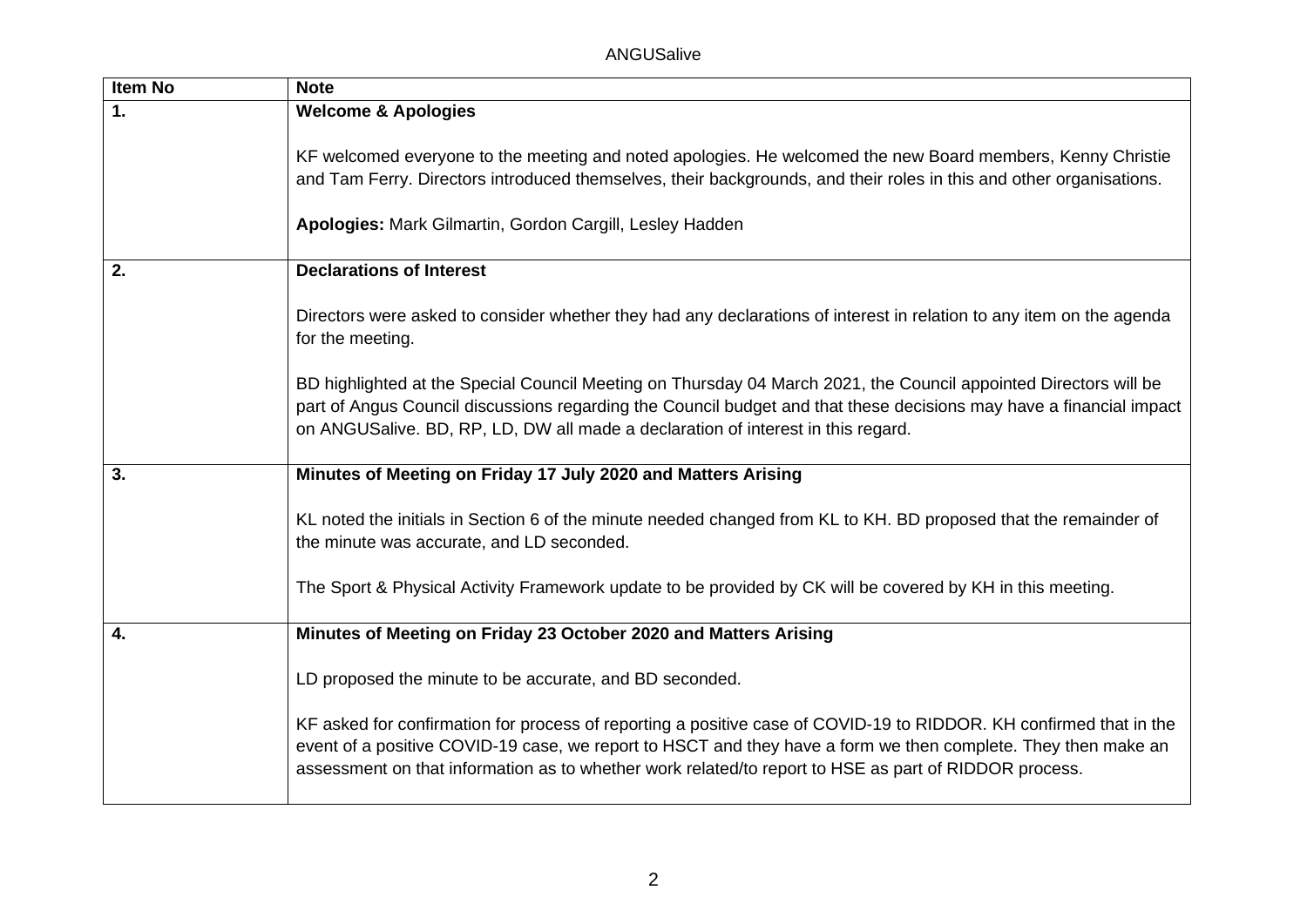| $\overline{5}$ . | <b>Board Positions Review</b>                                                                                                                                                                                                                                                                                                                                                                                                                                                                                                                                                                                                                                                                                                 |
|------------------|-------------------------------------------------------------------------------------------------------------------------------------------------------------------------------------------------------------------------------------------------------------------------------------------------------------------------------------------------------------------------------------------------------------------------------------------------------------------------------------------------------------------------------------------------------------------------------------------------------------------------------------------------------------------------------------------------------------------------------|
|                  | KF highlighted that with changes in Board members there are several committee positions that are now available.                                                                                                                                                                                                                                                                                                                                                                                                                                                                                                                                                                                                               |
|                  | KF nominated AR as Board Vice Chairperson and this was seconded by TF.                                                                                                                                                                                                                                                                                                                                                                                                                                                                                                                                                                                                                                                        |
|                  | KF requested BD, as Vice Chairperson of the Finance & Audit Sub-Committee, transitions into the Chairperson<br>vacancy to provide continuity and an opportunity for upskilling of new committee members. BD accepted but noted<br>Council elections are approaching and he would therefore propose doing this on a temporary basis before handing<br>over to another Director closer to this time. KF suggested a 12-month term which was agreed by all Directors.                                                                                                                                                                                                                                                            |
|                  | KF asked if Directors would like to fill the 1, perhaps 2, vacant positions on the Finance & Audit Sub-Committee. TF<br>and DW volunteered, KF confirmed he would stand down with new Directors in place.                                                                                                                                                                                                                                                                                                                                                                                                                                                                                                                     |
|                  | KF noted AR has stood down from the Trading Company as he is now required at Board Leadership pre-meet in her<br>role as Vice Chairperson. KC volunteered to fill this vacant position on the Trading Company.                                                                                                                                                                                                                                                                                                                                                                                                                                                                                                                |
|                  | KF highlighted that training is required if anyone is interested in sitting on the HR panel. KH noted training should be<br>undertaken by all Board members, whether they use it or not, as a wider pool should be available if needed, and<br>make up of panels may need different personnel. It was agreed all Directors would attend the training, for first time or<br>as a refresher session during the next Development Day.                                                                                                                                                                                                                                                                                            |
| 6.               | <b>Chief Executive Verbal Update</b>                                                                                                                                                                                                                                                                                                                                                                                                                                                                                                                                                                                                                                                                                          |
|                  | <b>Board Intelligence</b><br>KH noted issues for Council appointed Directors and ANGUSalive employees accessing packs and functionality<br>through the Board Intelligence app. Independent Directors on personal device are unaffected. She added this has<br>been escalated to the Client to highlight that it is unacceptable that not all Directors can access Board information<br>and papers. Directors were asked to note that annotations which they had shared cannot be viewed while the app is<br>not accessible. KH reminded Directors packs can still be accessed through the web version of Board Intelligence.<br>ACTION: PM to progress issue with Angus Council IT department to resolve as soon as possible. |
|                  |                                                                                                                                                                                                                                                                                                                                                                                                                                                                                                                                                                                                                                                                                                                               |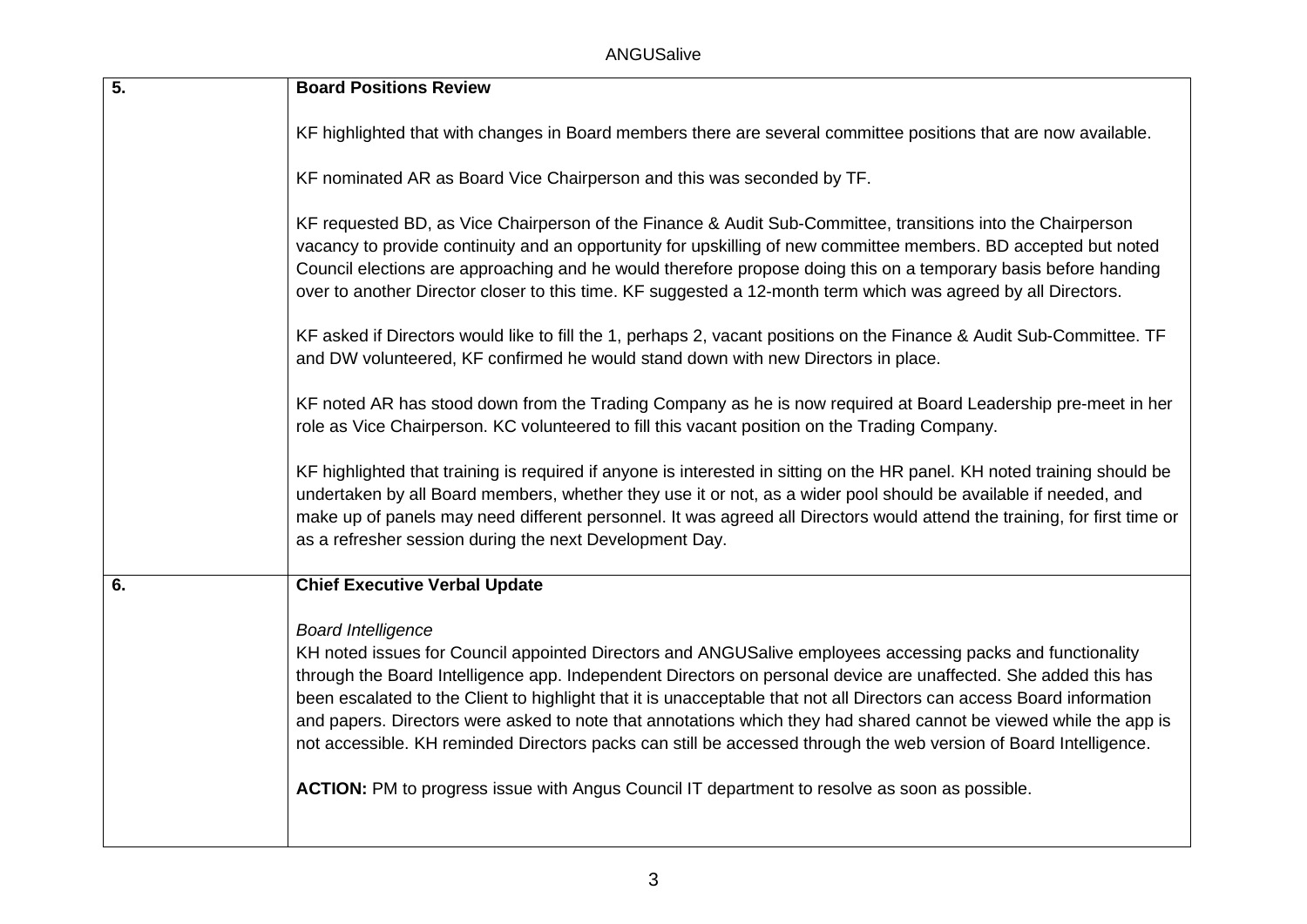### *External Audit*

KH highlighted the contract with Azets, our external auditors, ends in May 2021. The option to extend this has been approved with minimal cost increase for another year with an option to extend for one further year under the current procurement arrangements. The team are working with Azets to develop the external audit plan for 2020/21 to ensure prepare for end of year accounts process. The external audit plan will be taken to Finance & Audit Sub Committee in April 2021 for scrutiny.

#### *Tayside Contracts*

KH noted, as previously discussed, that during the period of reopening from August 2020 Tayside Contacts attempted to charge the full contractual value for services rather than only for work undertaken. ANGUSalive considered this to be unacceptable since the option to furlough employees was open to Tayside Contracts and it was an employer decision whether to use the Scheme. It was confirmed on 03 February 2021 that payment will only be made for work undertaken from August to Dec 2020 and will remain to be the case until the end of furlough. This generated a saving of approximately £150-160k for ANGUSalive.

### *Furlough – Casual Workers*

KH provided an update on the Coronavirus Job Retention Scheme (CJRS). It was agreed by Board at COVID-19 Briefings #15 on 23 December 2020 to extend the offer of furlough to our casual workers for the duration of any periods Angus was in Level 4 (or higher) of the Scottish Government's Protection Levels Framework until 30 April 2021. 170 casual workers were sent letters on 23 December 2020 inviting them to agree to be placed on furlough from 26 December 2020 on this basis as outlined in their letter. 133 casual workers returned a signed copy of their letter with a further 37 not responding to the furlough letter.

These 37 casual workers were sent a second letter on 08 February 2021 to ask if they were still available to work and if so whether they wanted to remain on the supply list. 20 casual workers have returned a signed copy of this letter to confirm they wish to remain on the supply list and 1 replied to remove their name from the list. No response was received from 16 casual workers so they will now be removed from the supply list as the deadline has passed.

KH highlighted a very small number of casual workers have been in contact after getting the February 2021 supply list letter to claim they had returned the December 2020 furlough letter and felt they should have been included in the Scheme. ANGUSalive have honoured payments for those who could provide evidence of returning their letter by the 06 January 2021 deadline - these costs cannot be recovered from HMRC for December 2020 or January 2021 since our claims had to be submitted by 14th of the following month. Those who could provide evidence will be included in the Scheme for future months.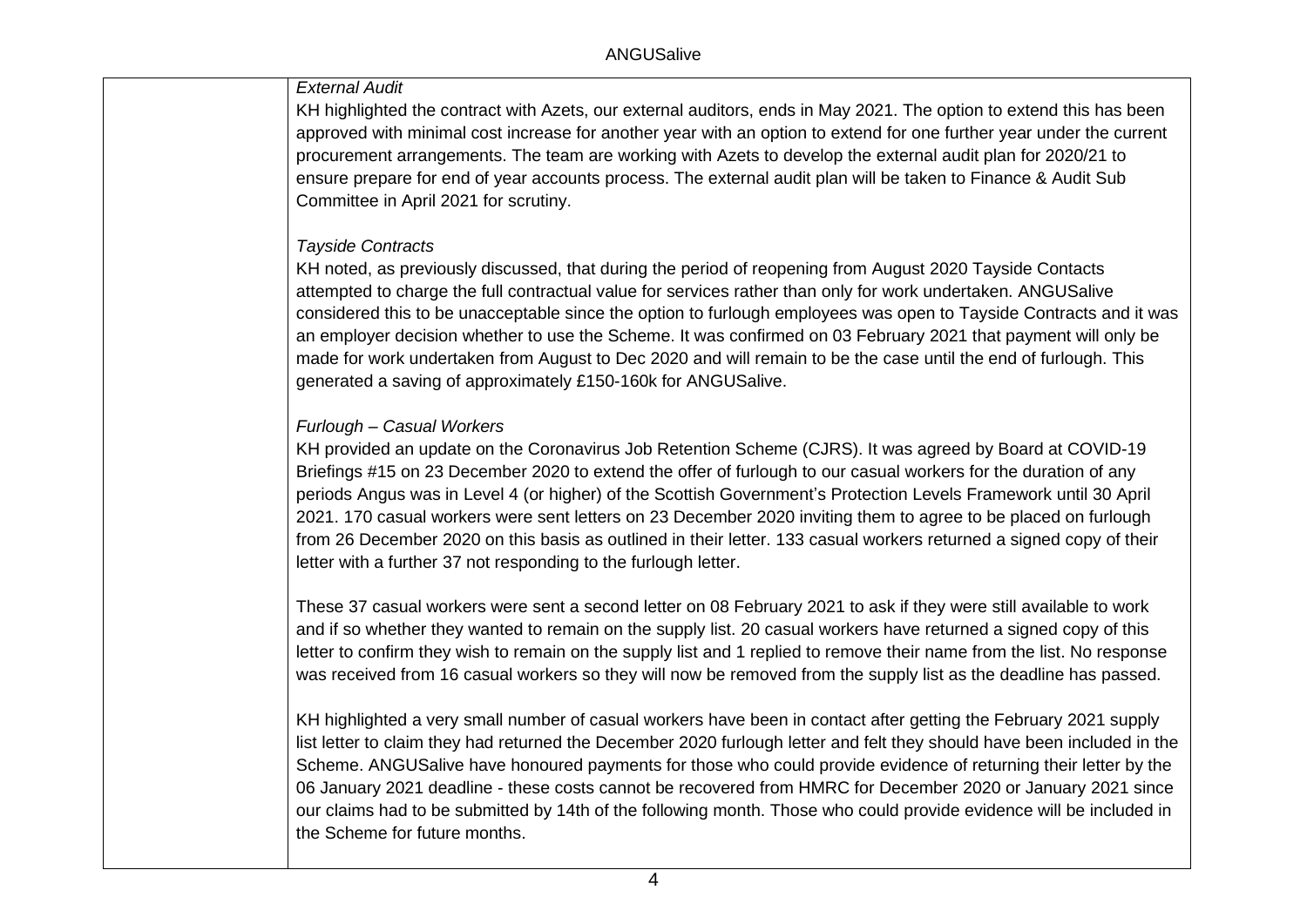KH asked the Board if they were comfortable with the position being held that those who could not provide evidence will not receive any backdated or future payments as they cannot be included in the Scheme. Trade Unions have been made aware of this position and have contacted us regarding one casual worker.

TF asked if we were required to get a response from casual workers for them to qualify for furlough and whether there was proof the furlough letter had been sent to them. KH confirmed that we need to secure workers' permission to implement the temporary variation and the Digital Reprographics Unit could confirm the letters were sent. KH added that one person did not get a letter sent to them, as it was identified they has been missed from the list, but this had since been rectified and they are now receiving payment within the Scheme.

RP asked if letters were sent as an electronic or hard copy. KH confirmed two hard copies had been sent to each team member so that they could retain one copy for their records and return a copy is choosing to post rather than email the signed letter. Furthermore, a Communicate email was sent on 24 December 2020 to advise all casual workers were to be offered the opportunity to be included in our furlough arrangements again along with details that they needed to provide a response. An announcement was also made on the UKG workforce management system and employee page on our website. Trade Unions were also notified of the Board decision on 23 December 2020.

KC asked how the casual workers were asked to respond. KH confirmed they were advised to email their response to the email address provided in the letter ensuring they added a subject line and included text in content of email, or it might be stopped by the security firewall. If they could not email the signed letter and had to post it, they were asked not to hand deliver to William Wallace House as it is unoccupied at this time. All casual workers had previously been included in the Scheme from March to August 2020 so had prior experience of what they needed to do.

Directors unanimously agreed with the decision of the Chief Executive only to include casual workers who had returned signed letters in our furlough arrangements.

#### *Furlough – Salaried Employees & Coaches*

KH update the Board on furlough arrangements for salaried employees, and coaches who had worked during the period of trading from 14 September - 24 December 2020. The letter sent to all salaried employees and coaches, who had worked since reopening, currently covers the period to 31 March 2021 as this was the Scheme end date when the letters were issued. Subsequently, the UK government extended the CJRS until 30 April 2021 and through delegated authority from the Board, salaried employees and coaches were sent another letter on 08 February 2021 to extend the furlough period to 30 April 2021. 164 letters were issued with 132 returned to date. KH noted everyone was reminded during the 'All Hands' call on Thursday 25 February 2021 letters are due back by end of today.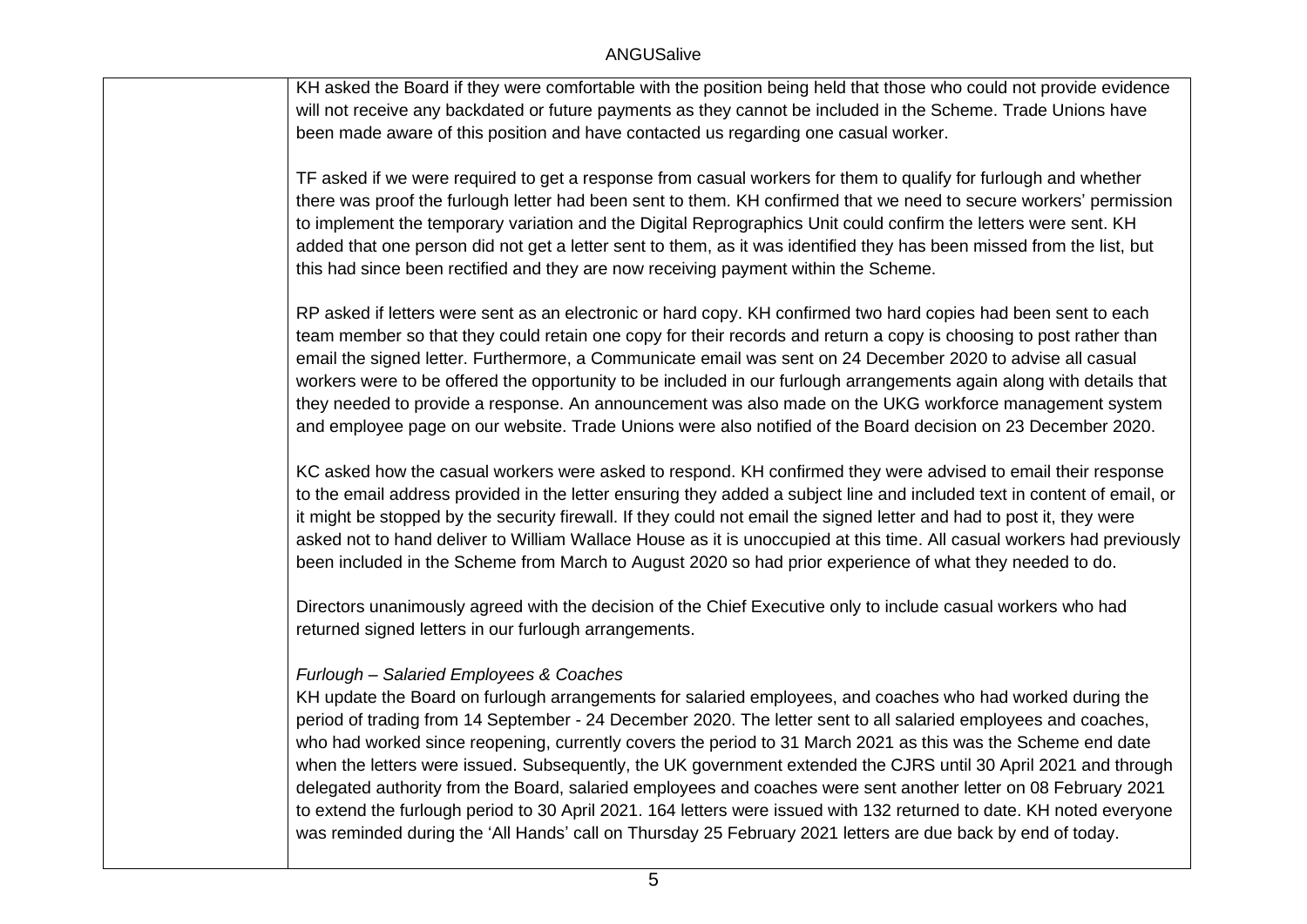KH reminded the Board the Decision Log confirms Directors agreement to pay at 80% of normal earnings to the end of the Scheme on 31 March 2020. KH asked from a governance perspective for the Board to provide confirmation of their approval for pay to remain at 80% to the revised end of Scheme on 30 April 2021.

KF highlighted the Decision Log is available on Board Intelligence for new Directors information. He also noted the primary objective for reducing to payments to 80% was to ensure the organisation remained a 'Going Concern' and ensure the long-term sustainability of the charity. KH proposed during the Development Day on 19 March 2020, the Board could use put aside some time to consider how the announcements set to be made by the UK Chancellor in the Budget on 3 March 2021 may affect salaried employees and perhaps casual workers from 01 May 2021.

# *All Hands Call*

KH noted an 'All Hands' call was held on Thursday 25 February 2021 for all team members. This was hosted on BT MeetMe and for the first time concurrently on Microsoft Teams. The purpose of this call was to update the team on the current situation with two of the Leadership Team providing spotlights on external funding, Our Time to Talk and the ANGUSalive app. Another call will be scheduled to provide an update on future furlough arrangements following the UK Chancellor's Budget announcements on 03 March 2021.

## *Creche Review*

KH noted progress of the Creche Review following the decision by full Board, at the Finance & Audit Sub-Committee on 29 January 2021, to approve the cessation of all creche services offered by ANGUSalive and removal of the associated posts from the Establishment. Affected staff have now been contacted by the Principal Officer Sport & Leisure inviting them to a group consultation meeting on 04 March 2021. There are several potentially suitable vacancies across the organisation, and we remain hopeful redeployment opportunities can be identified for our creche assistants. The current timeline aims to conclude the review in Q1 2021/22 around the end of April / start May 2021.

## *Sport & Physical Activity Framework*

KH provided an update on the Sport & Physical Activity Framework for Angus. The Framework is centred round the six Active Scotland priorities, Angus Community Plan outcomes and aligns to ANGUSalive strategic aims. The key themes are agreed and working groups established with leads identified from across the partners.

A consultation process has been undertaken with the general public, local clubs and National Governing Bodies. The Angus Community Planning Partnership (ACPP) consultation took place this week with Angus Health & Social Care Partnership expressing an interest in getting involved and a call has been arranged to progress their participation.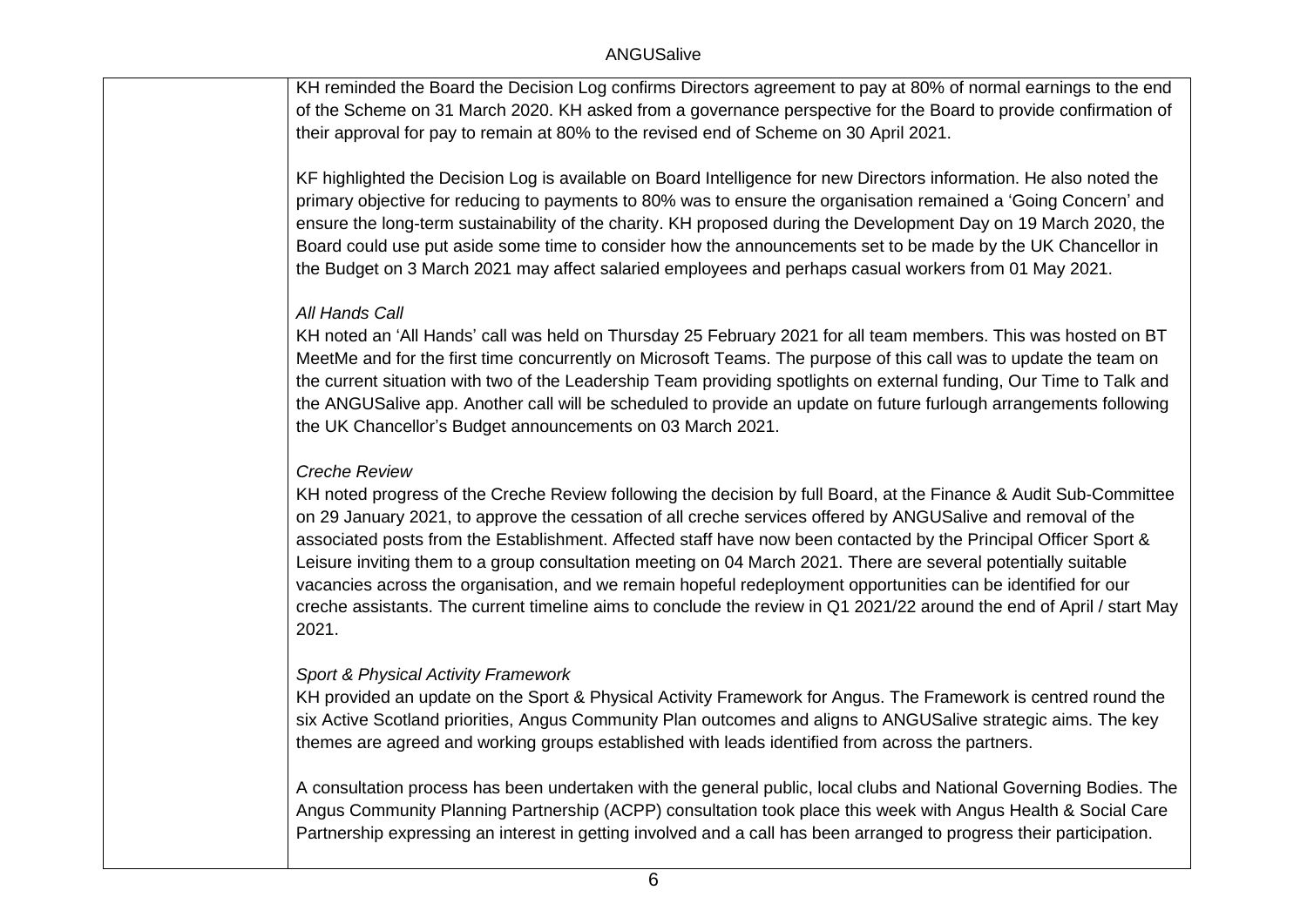CK highlighted the proposed framework was being well received and it is projected the Framework will be ready to publish in May 2021. CK thanked KM for all his work as a Director on the project and also the Move More project.

KM highlighted a new Director representative may be required on Move More. *[Following the meeting during the director debrief it was confirmed LD will replace KM as ANGUSalive Director on the Move More ANGUSalive Steering Group.]*

KC noted that in Dundee, it was made clear the framework was owned by the Dundee partnership and was not the Leisure & Culture Dundee Framework. He asked whose has responsibility for monitoring and reporting for the Angus Framework. CK confirmed ANGUSalive will be hosting/leading the project but the various partner groups will take the lead on the different working groups and feed back to ANGUSalive.

LD asked if one of themes was engagement with community. KM confirmed engaging with community is an important part of it and areas have been highlighted within working groups where this can happen.

#### *Angus Cultural Strategy*

KH highlighted development of the Angus Cultural Strategy has been ongoing through the pandemic. Culture Radar were commissioned by ANGUSalive and Angus Place Partnership to develop this strategy just prior to lockdown in March 2020. Work has been undertaken to establish what is already happening and identify future opportunities. Desk research and telephone interviews were carried out then four consultation sessions were held with participation from across the sector. Culture Radar are drafting the strategy and publication is targeted in Spring 2021.

#### *Coronavirus Restrictions*

KH noted the First Minister had provided an update on the Scottish Government Strategic Framework update on 23 February 2021. The update outlined the plan for easing of restrictions and a move back into Levels across Scotland from an indicative date of 26 April 2021. This would mean that, under the current guidance, ANGUSalive will be able to reopen all facilities and services except for indoor group exercise classes. However, there may be some changes to activity guidance, and it is important to note the detail for each Level are under review. A further update to provide more detailed information is now expected from the First Minister on 15 March 2021.

Non-contact outdoor sport is scheduled to resume for 12 to 17-year olds from 15 March 2021 so there may be an opportunity to offer children activities during the school Easter holidays. KH highlighted the decision has been made to bring back all our Leadership Team at least three days per week in March and April to ensure we are ready to reopen when possible. KH added a recovery update will be brought to the Development Day on 19 March 2021.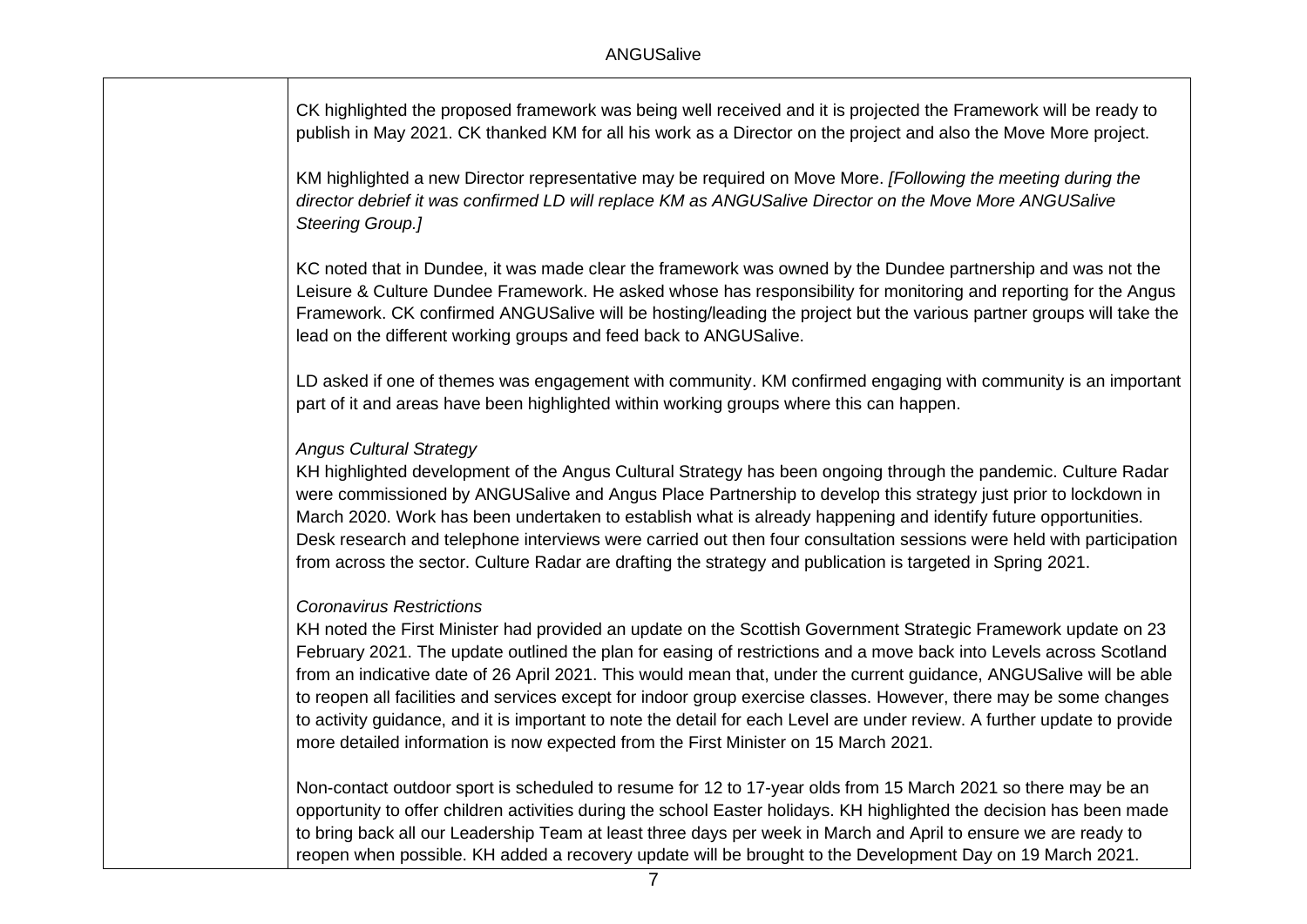|    | KC asked if there are networks around the country for ALEOs where ANGUSalive has the opportunity to discuss<br>current issues with colleagues and go to government as a body. KH confirmed ANGUSalive is actively involved in<br>Community Leisure UK, the membership association for trusts. This networking, support and sharing of ideas has<br>always been beneficial to ANGUSalive but particularly during the Barclay Report and more recently throughout the<br>pandemic. KH sits on the Executive Group for Community Leisure Scotland which has provided ANGUSalive with a<br>seat at the decision-making table and ensured we are well connected with colleagues. |
|----|-----------------------------------------------------------------------------------------------------------------------------------------------------------------------------------------------------------------------------------------------------------------------------------------------------------------------------------------------------------------------------------------------------------------------------------------------------------------------------------------------------------------------------------------------------------------------------------------------------------------------------------------------------------------------------|
|    | <b>Angus Council Meetings</b><br>KH noted there are three upcoming Angus Council meetings where ANGUSalive papers will be included on the<br>agenda. These include the Scrutiny & Audit Committee on 02 March 2021 where our 2019/20 Annual Report will be<br>presented. On 04 March 2021, there is a Special Council Meeting to review the budget with one paper to agree the<br>Council Management Fee, Covid-19 support package and ANGUSalive charges for 2021/22. On 18 March 2021,<br>there will be a full Angus Council meeting where an Update Report will share the current position about what<br>ANGUSalive can provide from the current Services Specification. |
| 7. | <b>Finance &amp; Audit Sub-Committee Information Report</b>                                                                                                                                                                                                                                                                                                                                                                                                                                                                                                                                                                                                                 |
|    | BD noted that the Finance & Audit Sub-Committee meeting held on Friday 29 January 2021 was open to all Board<br>members. He provided an oversight of the agenda items discussed which are covered in the report.                                                                                                                                                                                                                                                                                                                                                                                                                                                            |
|    | DW noted he is consulting with the design team for the new Monifieth High School regarding incorporating the library<br>within the campus and asked if Angus Council have replied about the library issue. KH confirmed conversations are<br>ongoing through PM and GC in their capacity as Strategic Commissioning and other council channels.                                                                                                                                                                                                                                                                                                                             |
|    | DW asked if there is scope to now include libraries in the Brechin and Forfar campuses post Covid. KH confirmed<br>she is meeting with the Client and Property Services colleagues to look at options available across the estate. She<br>added that hopefully there will be an update available by the Development Day on 19 March to update the Board on<br>strategic principles and planning framework for this.                                                                                                                                                                                                                                                         |
|    | The Board discussed the consultation process around combining services and KC noted that during the transfer of<br>Brechin City Hall it was highlighted that centralisation of services is not always best for the community and a spread<br>of activities in various areas may be better. KC asked if there had been research done in other local authority areas<br>which had previously centralised service. BD noted that in this had happened in Perth and Kinross Council and we                                                                                                                                                                                      |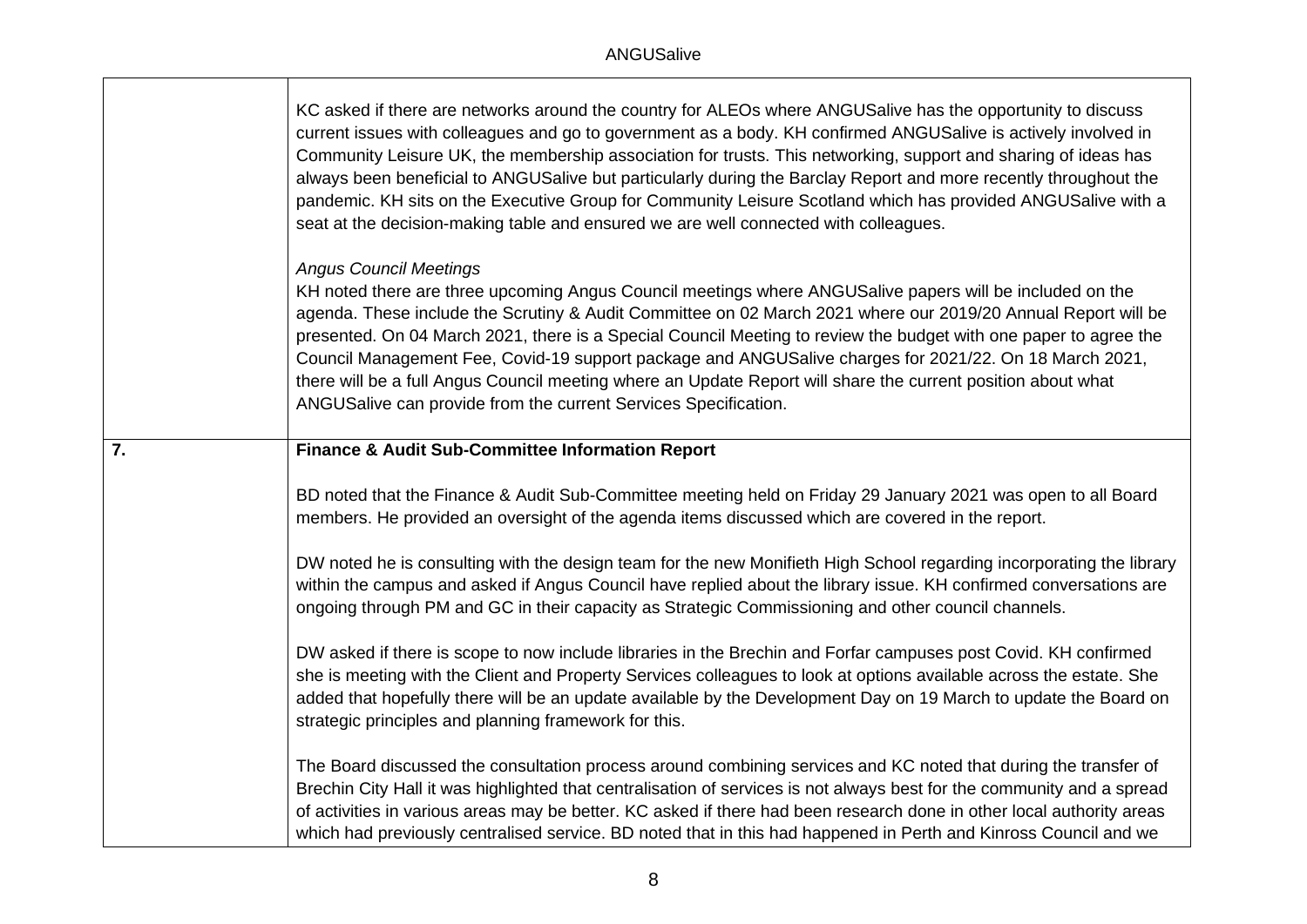ANGUSalive

|    | could consult with them again to see how this has worked out.                                                                                                                                                                                                                                                                                                                                                                                                                                                                                                                                                                               |
|----|---------------------------------------------------------------------------------------------------------------------------------------------------------------------------------------------------------------------------------------------------------------------------------------------------------------------------------------------------------------------------------------------------------------------------------------------------------------------------------------------------------------------------------------------------------------------------------------------------------------------------------------------|
|    | PM highlighted that this planning was at a very early discussion stage with no commitments just identification of<br>possible opportunities for consideration.                                                                                                                                                                                                                                                                                                                                                                                                                                                                              |
| 8. | <b>Finance Update</b>                                                                                                                                                                                                                                                                                                                                                                                                                                                                                                                                                                                                                       |
|    | KL highlighted the finance reports are in the new Board Intelligence format and noted he would welcome feedback on<br>the readability of the new report. He confirmed current projections show a net income position with no requirement to<br>draw on underlying general reserves carried forward from 2019/20. KL highlighted that since the report was written,<br>outstanding debtors of £74k has been reduced £59k following payment of an invoice by the Forestry Commission.                                                                                                                                                         |
|    | KL highlighted little had changed since the report at the Finance & Audit Sub-Committee meeting on Friday 29<br>January 2021. Income levels are still receiving support from CJRS and the net income position is largely due to this<br>income alongside reduced staff and property costs. These costs will increase as facilities and services reopen but<br>hopefully this will be offset by an increase in income too.                                                                                                                                                                                                                   |
|    | DW commented that if CJRS ends then the reserves may reduce quickly if facilities cannot reopen at the same time<br>and asked what the financial impact would be. KL confirmed that if reopening is delayed, income generation is too<br>slow and furlough not extended it will create a deficit position, but that's where general reserves and Angus Council<br>support package comes into effect. He noted there is approximately £1M support available and reserves mean we<br>should on current projections get through 2021/22. This is intrinsic to 'Going Concern' and our external auditors will<br>again consider this carefully. |
|    | KH added additional savings had been made by prioritising use of our salaried employees, rather than casual<br>workers, except for group exercise instructors. She also noted during recovery vacant positions in the establishment<br>will be reviewed and only recruited were necessary, i.e. where a specific skill set is required such as Outdoor Activity<br>Instructors, until the longer-term financial position and future Services Specification are confirmed.                                                                                                                                                                   |
|    | KH highlighted the paper being presented at the Angus Council meeting on Thursday 18 March 2021 will advise<br>elected members a revised Services Specification between ANGUSalive and Angus Council will now be available<br>from a deferred start date of April 2022. In addition, during the reopening period and next year of Covid recovery the<br>services ANGUSalive can provide will be impacted and governance required to agree changes to the specification.                                                                                                                                                                     |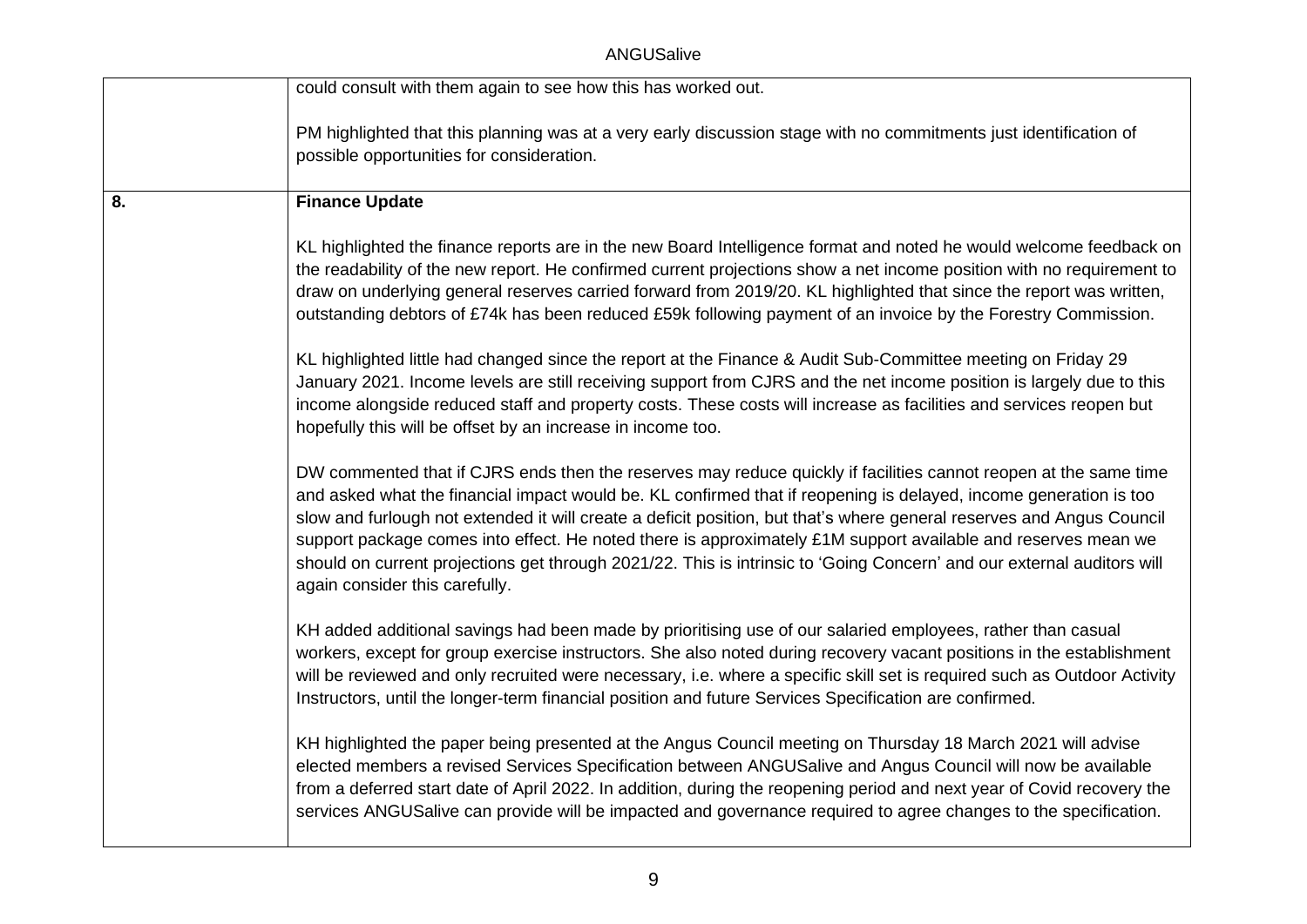|     | KL asked the Board to note the risk with further lockdowns or restrictions if route map doesn't go to plan. There is<br>also risk round Angus Council support package if there is financial instability in the local government but currently<br>'Going Concern' is looking okay for next 12 months with the planned level of support.                                                                                                       |
|-----|----------------------------------------------------------------------------------------------------------------------------------------------------------------------------------------------------------------------------------------------------------------------------------------------------------------------------------------------------------------------------------------------------------------------------------------------|
| 9.  | 2021/22 Budget/Management Fee Settlement                                                                                                                                                                                                                                                                                                                                                                                                     |
|     | KL stressed this report is not public or shared with other elected members, but it is important the Board is sighted on<br>the content in advance of the report, in the appendix, going to Angus Council.                                                                                                                                                                                                                                    |
|     | The proposed management fee will be approximately £4.056M which is an increase from last year to reflect<br>increases in staff cost due to pay award, increments and minimum wage uplift. It was noted the pay award is still<br>under negotiation so not able to be confirmed but the estimate is based on a 2% increase.                                                                                                                   |
|     | KL highlighted that ordinarily there would be a reduction in the management fee to allow for a savings element, but it<br>has been agreed there will be no reduction this year to help manage the impact of Covid-19, and the planned savings<br>over the next two years will both be deferred by one year.                                                                                                                                  |
|     | KL noted in the report in the appendix, ANGUSalive had initially been allocated £119k from the Loss of Income<br>scheme but the Scottish Government have since increased the pot of available monies meaning the ANGUSalive<br>allocation has increased to £265k. This will be held on the Angus Council side but will be ringfenced and made part<br>of support package and this would be drawn on first when support is needed.            |
|     | KF added Board risk appetite had been low throughout the crisis and the approach has been cautious. Modelling<br>produced shows that while cash flow looks healthy now the position can still change quickly as we continue to<br>progress through this situation towards the new normal. Fundamental to how the Board has looked at the approach<br>has been a focus on being able to maintain the services we provide for people in Angus. |
|     | KL confirmed cashflow modelling with cash flow underpins 'going concern' basis, a cautious approach has been<br>taken to ensure cash in bank.                                                                                                                                                                                                                                                                                                |
| 10. | <b>Charging &amp; Pricing Review 2021/22</b>                                                                                                                                                                                                                                                                                                                                                                                                 |
|     | IS noted the information contained in this report was presented at the Finance & Audit Sub-Committee on Friday 29<br>January 2021. He highlighted most charges will remain the same as in 2020/21. The exceptions are carparking at                                                                                                                                                                                                          |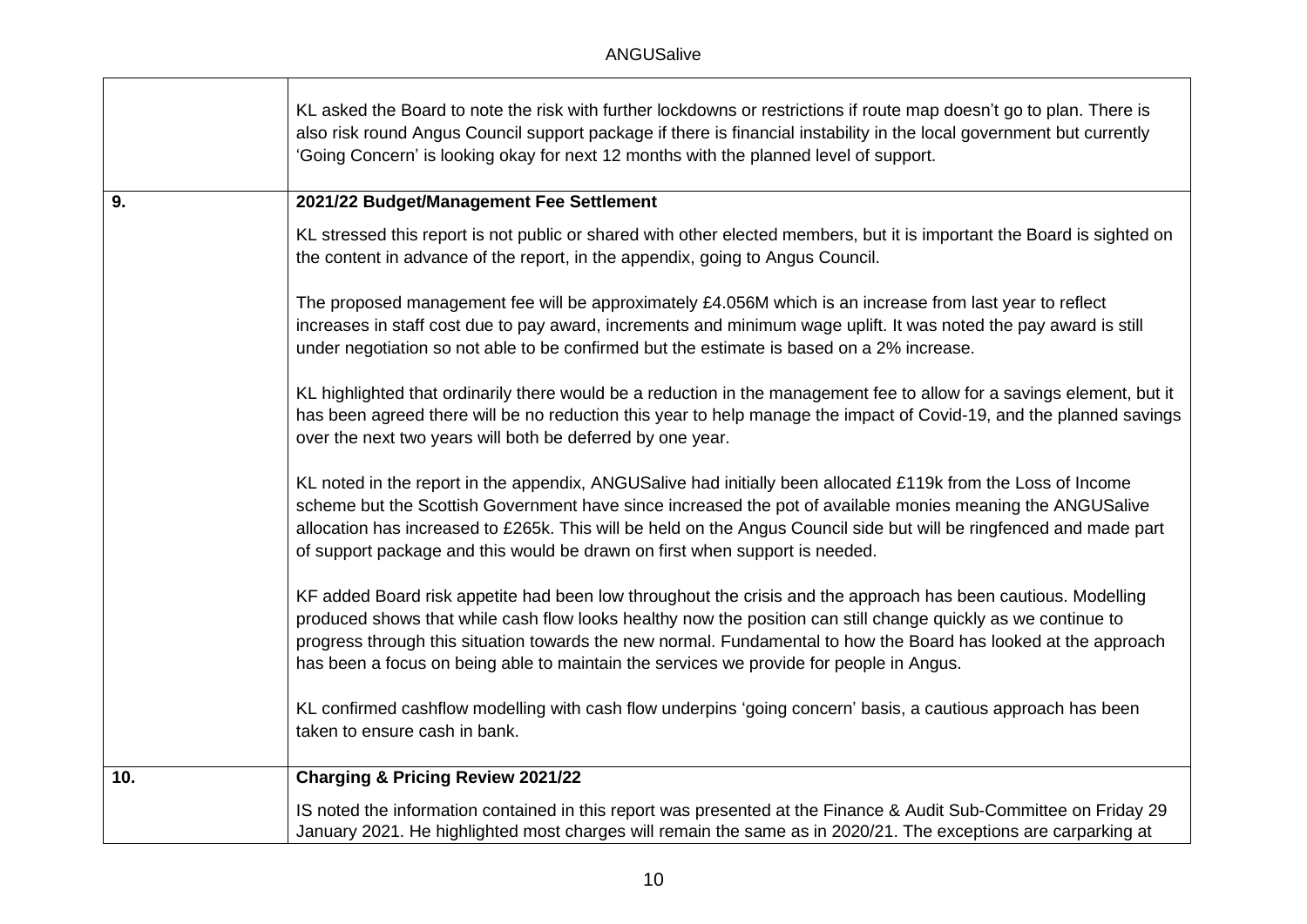|     | Countryside Adventure, small library changes and charges for the new app which were discussed and approved.                                                                                                                                                                                                                                                                                                                                                                                                                       |
|-----|-----------------------------------------------------------------------------------------------------------------------------------------------------------------------------------------------------------------------------------------------------------------------------------------------------------------------------------------------------------------------------------------------------------------------------------------------------------------------------------------------------------------------------------|
|     | KC asked about the move from free use of the app to it being a chargeable service. IS highlighted that direct<br>feedback from users through the app indicated the majority of users would be willing to pay for this function. He<br>noted that the decision was made to maintain this free service to end of March 2021 and work on changing from<br>beginning of April 2021 onwards. KH added that it has been made clear to customers that although the trial period is<br>free use of the app would be chargeable in future. |
|     | AR asked is there any research how the app can be adapted and expanded within ANGUSalive service. IS confirmed<br>this is happening through the Operational Recovery Group which has formed an app development working group.                                                                                                                                                                                                                                                                                                     |
|     | KF asked if Board approved the proposals outlined in the report and all Directors present agreed.                                                                                                                                                                                                                                                                                                                                                                                                                                 |
| 11. | <b>Project &amp; Digital Update</b>                                                                                                                                                                                                                                                                                                                                                                                                                                                                                               |
|     | IS provided an overview of the ongoing projects. This included the new app, UKG (formerly Kronos) workforce<br>management system to which a schedular module is being added, Workpro which is the new complaint management<br>system and is now live and will also include FOI requests soon.                                                                                                                                                                                                                                     |
|     | The RFID project within libraries is moving forward and will be deployed in libraries soon. BD asked about RFID is<br>being used in all the libraries or just one as a trial. IS confirmed it will be in place in all ANGUSalive libraries.                                                                                                                                                                                                                                                                                       |
|     | Board Intelligence is providing Directors and Senior Management Team a new way of sharing Board papers and<br>streamlining Board meetings. Once the app issue is resolved it will also be useful for sharing comments.                                                                                                                                                                                                                                                                                                            |
|     | Enthuse, the online donations platform has received 14 donations so far totalling £418 with average donation of £35.                                                                                                                                                                                                                                                                                                                                                                                                              |
|     | IS noted future opportunities to develop further modules with Legend and continue Windows 10 and Microsoft Office<br>365 roll out across the organisation.                                                                                                                                                                                                                                                                                                                                                                        |
|     | The Monikie Country Park project which started in February 2020 has now reached completion of Phase 1, with<br>Phase 2 starting shortly. Wider Countryside development opportunities include the submission of funding bids to<br>build on Monikie business development opportunities. LD asked about corporate partners for this and whether they<br>are serious enquiries. IS confirmed these are active plans but the partners are also under Covid restrictions which is<br>causing delays.                                   |
|     | BD asked about the possibility of developing a small motor home park at Monikie. IS will add this to the list for<br>consideration moving forward. LD offered support for this idea especially if holidays abroad are restricted as we may<br>need more of this moving forward.                                                                                                                                                                                                                                                   |
|     | KF asked Board if they are happy with the position being adopted, all agreed they were.                                                                                                                                                                                                                                                                                                                                                                                                                                           |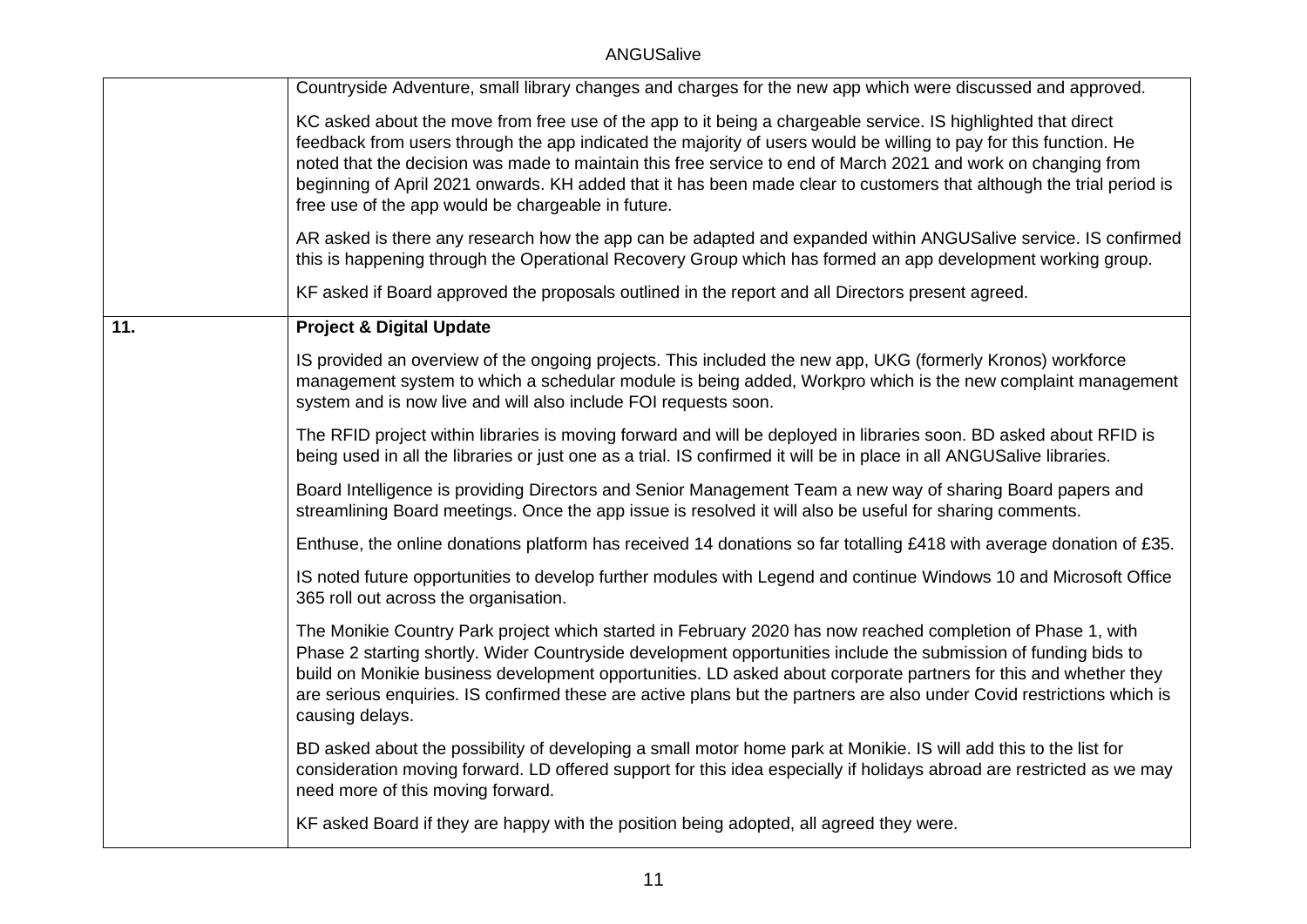ANGUSalive

| 12. | <b>Risk Update Overview</b>                                                                                                                                                                                                                                                                                                                                                                                                                                                                                                                                                                                                                                                                                                                                                                                       |
|-----|-------------------------------------------------------------------------------------------------------------------------------------------------------------------------------------------------------------------------------------------------------------------------------------------------------------------------------------------------------------------------------------------------------------------------------------------------------------------------------------------------------------------------------------------------------------------------------------------------------------------------------------------------------------------------------------------------------------------------------------------------------------------------------------------------------------------|
|     | IS highlighted that the main risks still in red are mainly down to current circumstances and include the management<br>fee and income generation. The main point of uncertainty being the global pandemic and how we can react to<br>change round this. He noted risk management is maturing as the organisation develops. IS reminded the Board the<br>risk register sits in Board Intelligence on the risk shelf.                                                                                                                                                                                                                                                                                                                                                                                               |
|     | TF noted it's quite hard to read the risk register on Board Intelligence due to size of the sheet. IS confirmed contact<br>will be made with Board Intelligence to seek better presentation solution.                                                                                                                                                                                                                                                                                                                                                                                                                                                                                                                                                                                                             |
|     | RF requested the risk register be circulated with the papers rather than standing alone on BI shelf as it's important for<br>Directors to be sent the information not just a link to it. IS confirmed this would happen in future.                                                                                                                                                                                                                                                                                                                                                                                                                                                                                                                                                                                |
|     | KF added the Board would like to see the effectiveness of control measures and when we could expect when the<br>risks could be deescalated.                                                                                                                                                                                                                                                                                                                                                                                                                                                                                                                                                                                                                                                                       |
|     | ACTION: IS to ensure information about whether approach to manage each risk is effective with decrease in risk<br>profile and if not have it reassessed by the risk working group.                                                                                                                                                                                                                                                                                                                                                                                                                                                                                                                                                                                                                                |
| 13. | <b>Annual Report</b>                                                                                                                                                                                                                                                                                                                                                                                                                                                                                                                                                                                                                                                                                                                                                                                              |
|     | KH highlighted the 2019/20 annual report was presented and approved at the Finance and Audit Sub-Committee on<br>Friday 29 January 2021 since the full Board was in attendance. The report is going to Angus Council Scrutiny & Audit<br>Committee Meeting on Tuesday 02 March 2021. She asked Directors to note the promotional timeline presented in<br>the report and highlighted the Angus Council meeting will end this.                                                                                                                                                                                                                                                                                                                                                                                     |
|     | KH noted this report is the corporate version of our achievements in the previous year and designed to bring to life<br>the work of the charity for the community with a separate word version going to Companies House to provide the full<br>accounts and directors' reports.                                                                                                                                                                                                                                                                                                                                                                                                                                                                                                                                   |
|     | KH provided an overview of changes to the corporate annual report and the evolving format. The presentation of<br>case studies has changed to include more 'did you know' sections. There is also be a starter page in ANGUSalive<br>colours to mark change into new sections of the report. The introduction from a partner this year is from<br>sportscotland and is timely choice given progress with the Sport & Physical Activity Framework which will feature as<br>a case study next year. In previous years there has been an emphasis on ANGUSalive as a charity, a business, a<br>member of the community planning partnership. We are now promoting our relationships with national partners with<br>SLIC last year and next year potentially through Museums Galleries Scotland or Creative Scotland. |
|     | KF congratulated the team for the hard work that has gone into producing the report and delivering the activities in it.                                                                                                                                                                                                                                                                                                                                                                                                                                                                                                                                                                                                                                                                                          |